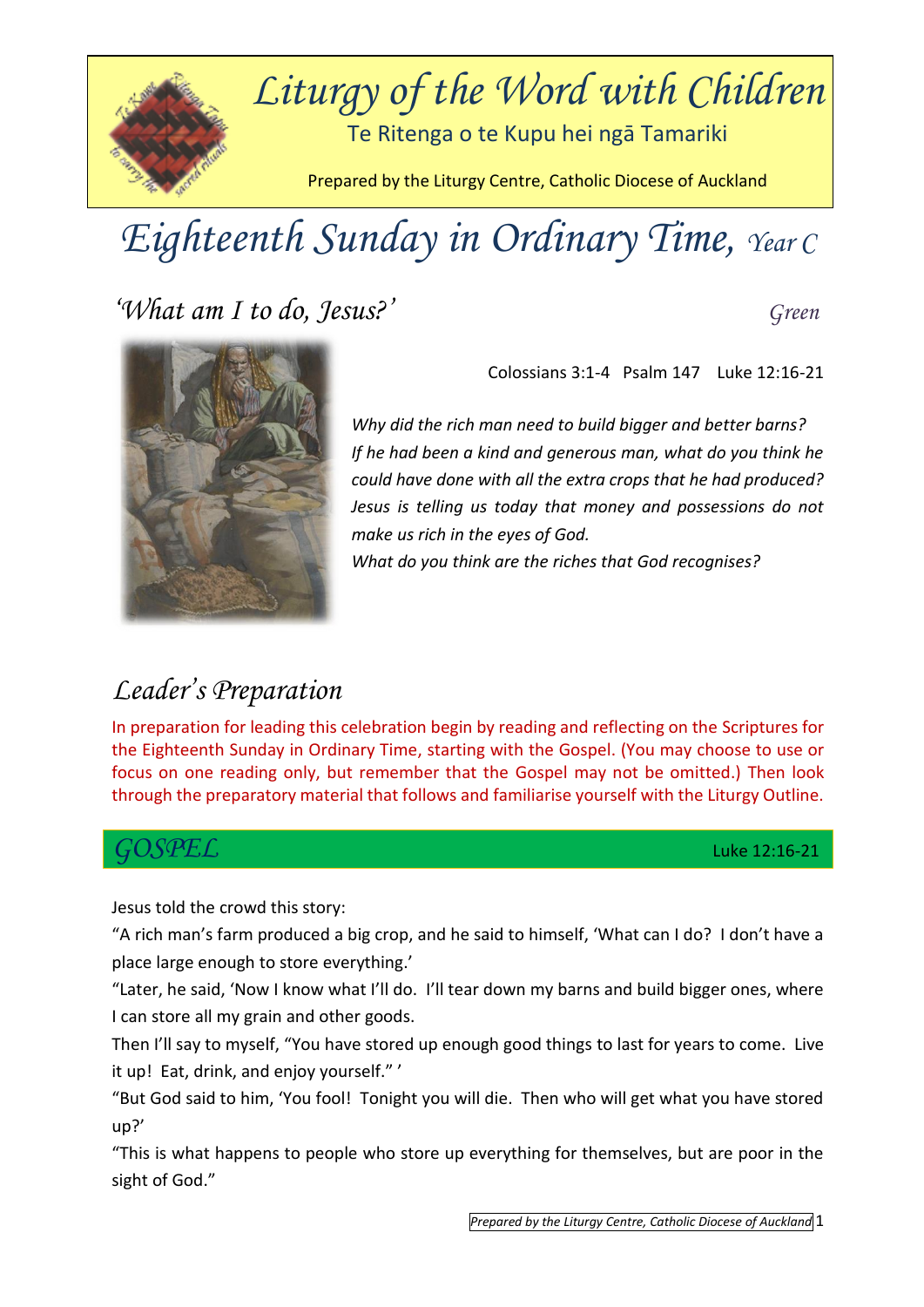#### *FIRST READING* Colossians 3:1-4

Brothers and sisters:

You have been raised to life with Christ. Now set your heart on what is in heaven, where Christ rules at God's right side. Think about what is up there, not about what is here on earth.

You died, which means that your life is hidden with Christ, who sits beside God; Christ gives meaning to your life, and when he appears, you will also appear with him in glory.

### *PSALM* Property of the contract of the contract of the contract of the property of the Psalm 147

Response: **Happy are all who long for the coming of the Lord** or **Alleluia!** Shout praises to the Lord! Our God is kind, and it is right and good to sing praises to him. R

He renews our hopes and heals our bodies. He decided how many stars there would be in the sky and gave each one a name. R

Our Lord is great and powerful! He understands everything. Celebrate and sing! Play your harps for the Lord our God. R

> Scriptures from the Lectionary for Masses with Children (CEV) *© Archdiocese of Chicago LTP. 1994 Used with permission*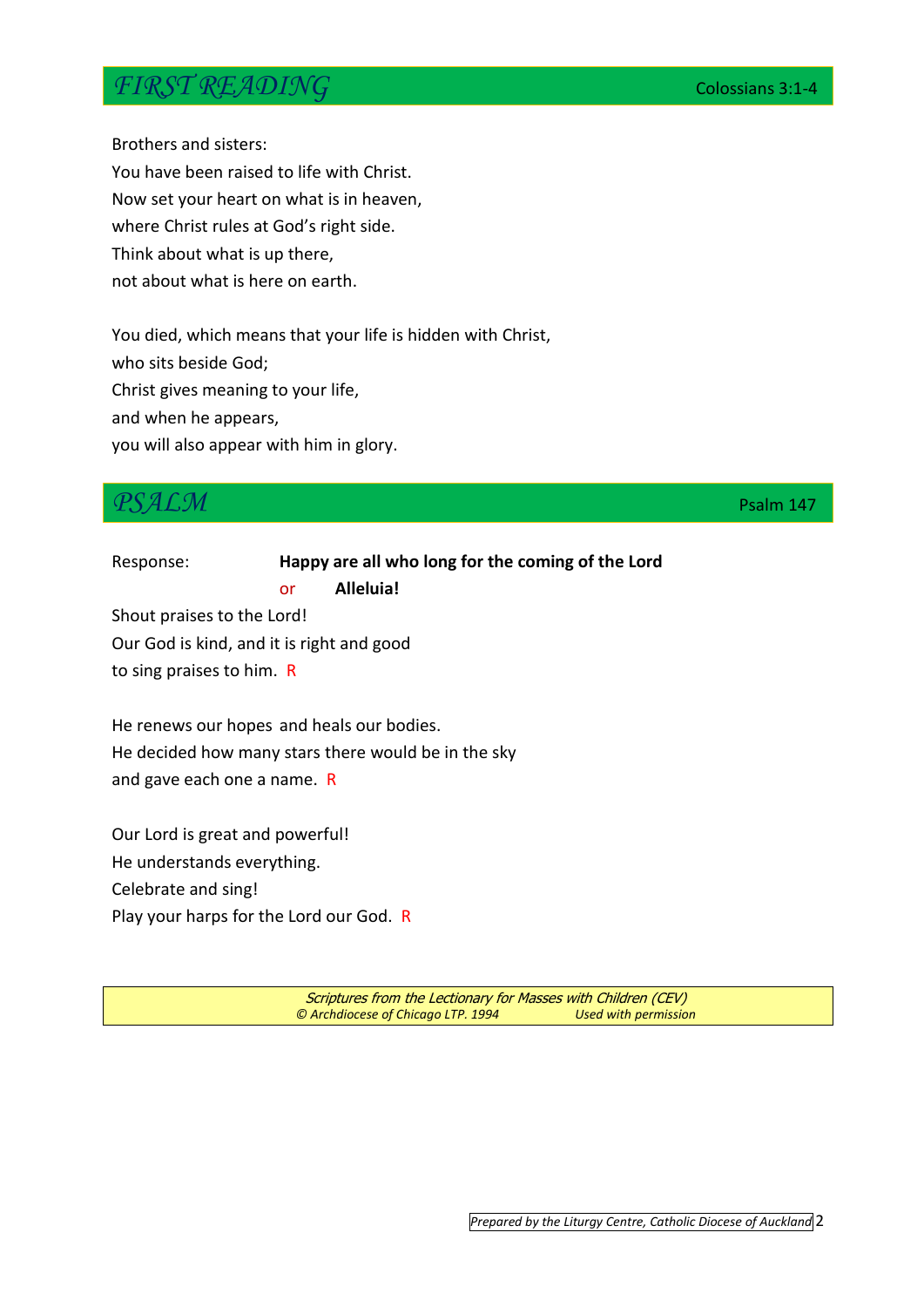## *Background to the Readings for Leaders*

The Jewish people had long held the requirement to share their excess with those in need, acknowledging that everything belongs to God. In the early Christian church, members shared their wealth so that everyone's needs could be met. A major underlying theme of Luke is the right use of wealth and money. The underlying issue behind today's Gospel is greed, and Jesus teaches a lesson about the futility of a life spent amassing material possessions. The goods of the earth are essential to our survival, but they do not satisfy the deepest longings of the human spirit. Wealth in and of itself is not seen as wrong, and the selfishness in not sharing is likewise not addressed. But amassing wealth and the underlying issue of greed is explored. Possessions do not last, and at death they are passed on to another, with no knowing how they will be used. Jesus has come to establish a new situation where people are more interested in the kingdom of God and using our time here in this life in preparation for that. In our commitment to Christ we discover that we can transform what is transitory in life by giving it away in love.

## *Images from the Readings*

- *What am I to do?*
- *Build bigger barns*
- *Poor in the sight of God*

# *Reflection for Leaders*

We often hear stories of the rich and famous being desperately unhappy despite their abundant wealth. Material comfort cannot really protect us against suffering, and many people in the poorest circumstances can be happier than those who live in affluence and comfort. The questions raised for us in the readings today focus on our priorities - where do we find our true fulfilment and to what do we commit ourselves? Consider an example of a time you experienced great happiness that didn't involve money or possessions. How important is the acquisition of material possessions to you? Sometimes the drive to material security can distract us from what is truly important. Does your faith community provide opportunities to share and care for other people? What values and attitudes need to be adjusted this week? Find an avenue to share some of your possessions and wealth with those who are in need.

# *Reflecting on the Readings with the children*

Before Sunday read over the suggested discussion points given in the Leader's Liturgy Outline. With the 8-12 year olds: First, listen to the children's own responses to the Reading/s and then, if needed, use some of the discussion starters suggested.

With the 5-7 year olds: Adapt some of the questions in the 8-12 material and then join with the older group for the 'Liturgical Action'*.* 



*Suggested Focus Green cloth, Lectionary, candle*

- *Set your heart on heaven*
- *Christ gives meaning*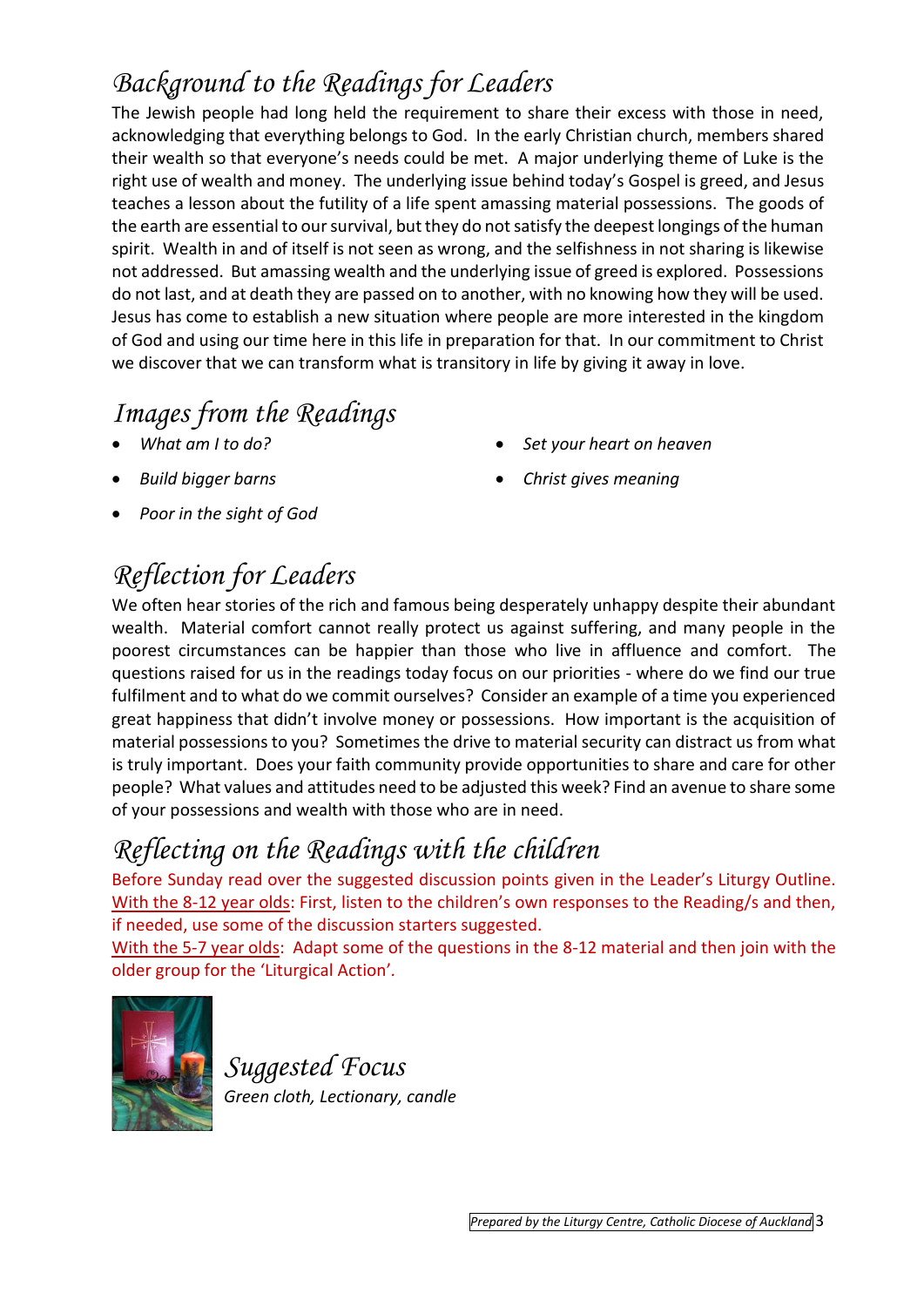*LEADER'S LITURGY OUTLINE*

# *Eighteenth Sunday in Ordinary Time, Year C*

At a suitable moment after the Opening Rites, but before the First Reading is proclaimed, the children are presented with the Children's Lectionary and a candle and sent, with their ministers, to the place where they will celebrate their own Liturgy of the Word, with words of dismissal such as the following:

|                              | $INVITATION - P\overline{o}whiri$ I invite the children to join in the procession for<br>their celebration of the Liturgy of the Word. |
|------------------------------|----------------------------------------------------------------------------------------------------------------------------------------|
| To the Minister of the Word: | Receive this Book of Readings and proclaim God's Word<br>faithfully to the children entrusted to your care.                            |
|                              | Receive this candle as the light of Christ who is present in<br>his Word.                                                              |

#### *PROCESSION WITH THE BOOK OF READINGS – Te Kapa o te Pukapuka Tapu*

#### *WELCOME – Ko te whakatau*

- Leader: O God, all good things come from you. Help us to store up our riches in heaven and not just on earth.
- ℞ **Amen.**

# *First Reading: Colossians 3:1-4*

(if used) The Word of the Lord / Ko te Kupu a te Ariki **Thanks be to God / Whakamoemiti ki te Atua**

*Psalm 147* Response: **Happy are all who long for the coming of the Lord** or **Alleluia**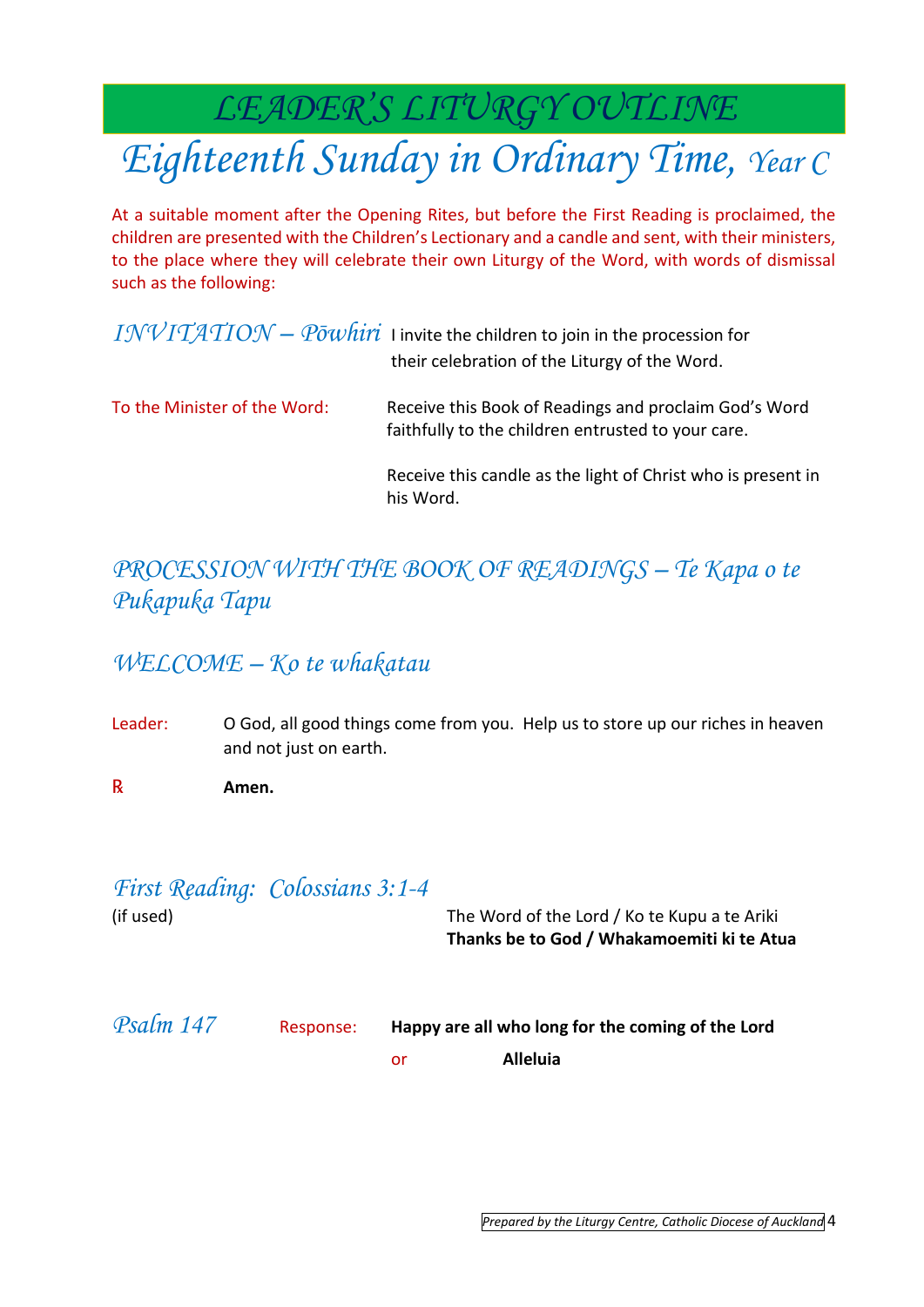*GOSPEL ACCLAMATION (Sing) Music © 2011 Maria Guzzo*



## *Gospel: Luke 12:16-21*

| Minister of the Word:                  | A reading from the Holy Gospel according to Luke                                                                  |
|----------------------------------------|-------------------------------------------------------------------------------------------------------------------|
| Children:                              | Glory to you, O Lord / Korōria ki ā koe, e te Ariki                                                               |
| At the end of the Gospel:<br>Children: | The Gospel of the Lord<br>Praise to you, Lord Jesus Christ / Kia whakanuia rā koe, e te<br>Ariki, e Hēhu Karaiti. |

#### *REFLECTING ON THE READINGS WITH THE CHILDREN – Whai Whakaaro*

#### **8-12 year olds:**

Suggested Beginning: *A good place to begin is with the question: What did you hear? Allow each child the opportunity to respond in their own words to hearing the Word of God. Then begin a general discussion, building on these responses, perhaps using some prepared.* 

- Have you ever desperately wanted a new toy, and when you have got it, found that you weren't all that interested in it anymore? Many times when we see things advertised on television they look really exciting, but sometimes when we get them they aren't really as exciting as we thought they would be.
- When we listen to the Gospel today, what does it tell us about why the rich man needed to build bigger and better barns? What was he planning to do with them?
- What else do you think he might have done with all the extra crops that his farm was producing?
- Is Jesus telling us that it is wrong to have possessions? (No just that they don't make us happy, we cannot take them with us when we die and that we should be generous and not greedy)
- What does Jesus mean when he talks about being 'poor in the sight of God'? What do you think we can do that will make us 'rich in the sight of God'?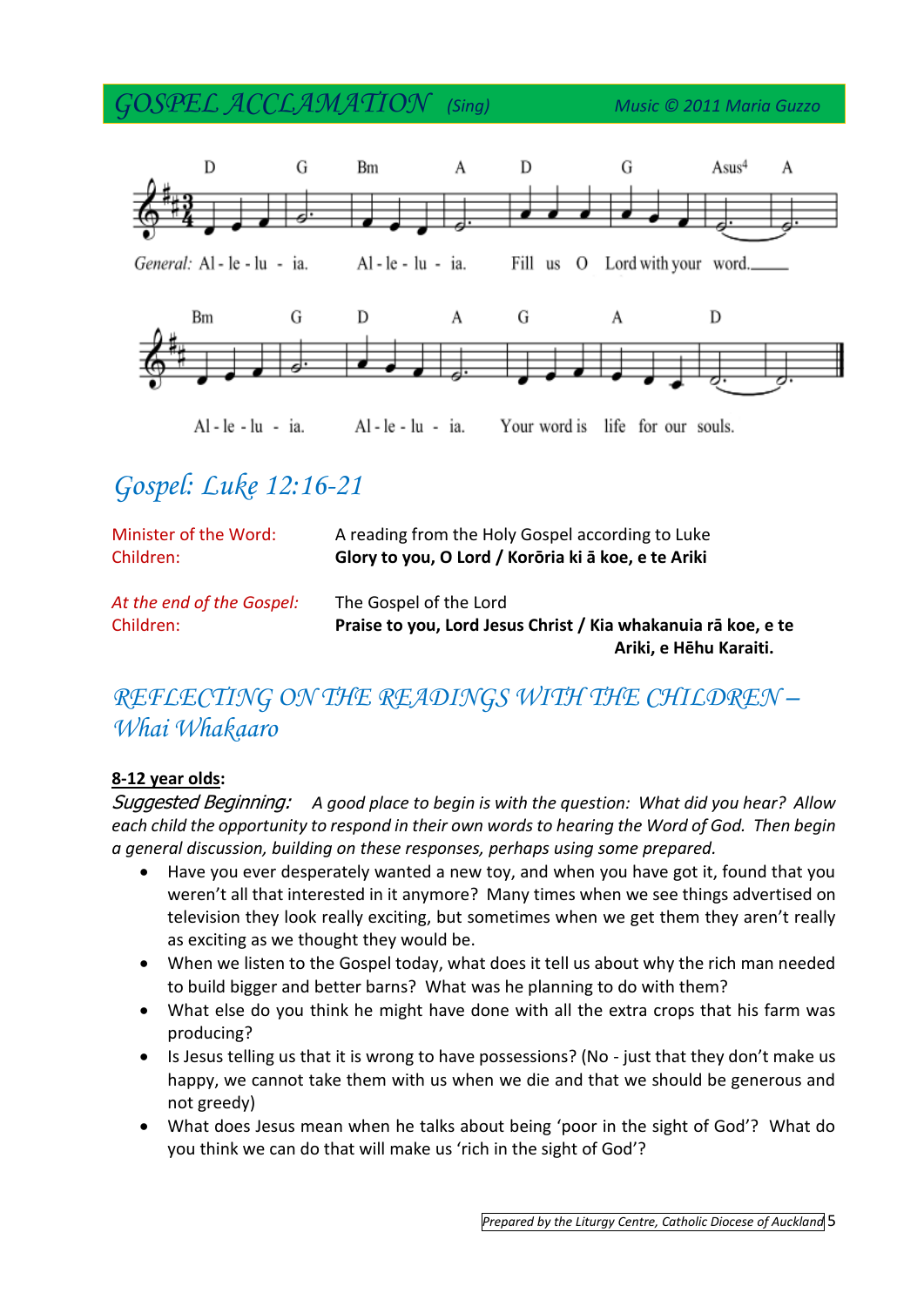**5-7 year olds**: Adapt some of the questions in the 8-12 material and then join with the older group for the 'Liturgical Action'

#### *LITURGICAL ACTION – Ko te Ritenga Karakia*

*Invite the children to choose one thing that they can personally do this week that will make them 'rich in the sight of God'. Write it on a card and place at the prayer focus.*



#### *PROFESSION OF FAITH – Panui o te Whakapono*

We believe in God the Father, who made the whole world. We believe in Jesus Christ, the Son of God, who was born in Bethlehem and lived among us, who died on the cross for us, and rose from the dead. We believe in the Holy Spirit who brings life and love to us all. We believe that the Church is one family, and that one day we will share everlasting life with God in heaven. Amen.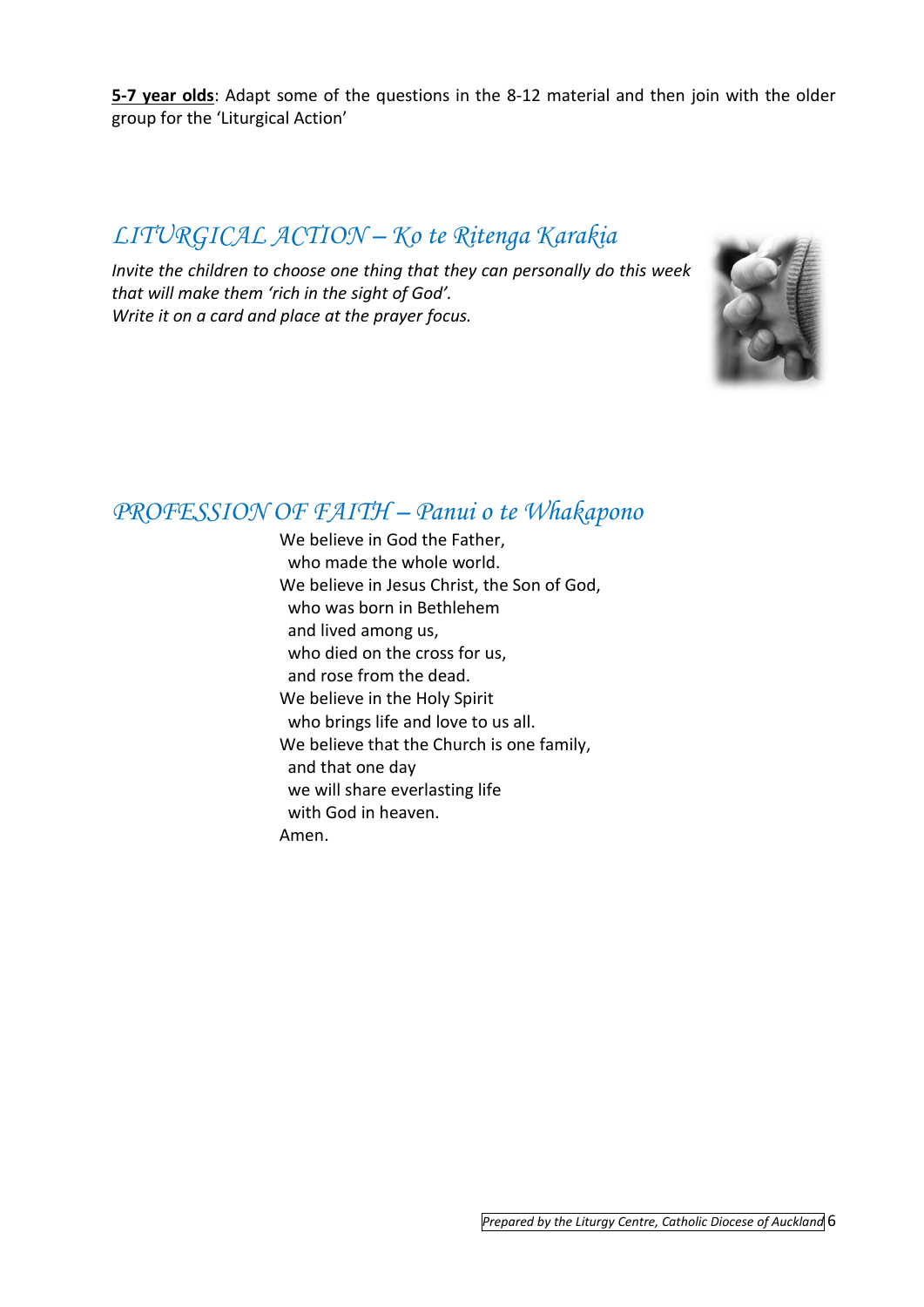*PRAYER OF THE FAITHFUL – Te Īnoīnga o te Hunga Whakapono* (Here are some suggested intercessions; you are encouraged to compose your own according to the age and experience of the children)

| Leader: | Loving God, you invite us to bring all our needs to you in prayer. Listen to the<br>prayers of your children: |                                                                                                                                                                             |    |                                                                           |  |  |
|---------|---------------------------------------------------------------------------------------------------------------|-----------------------------------------------------------------------------------------------------------------------------------------------------------------------------|----|---------------------------------------------------------------------------|--|--|
|         | That our church always helps us recognise our true treasure<br>$\bullet$<br>Let us pray to the Lord           |                                                                                                                                                                             |    |                                                                           |  |  |
|         |                                                                                                               | $\mathbb R$ Lord hear our prayer                                                                                                                                            | or | E te Ariki whakarongo mai rā ki a mātou                                   |  |  |
|         | $\bullet$                                                                                                     | For a desire to live as God wants, and be rich in God's sight<br>Let us pray to the Lord                                                                                    |    |                                                                           |  |  |
|         |                                                                                                               | $\mathbb R$ Lord hear our prayer                                                                                                                                            | or | E te Ariki whakarongo mai rā ki a mātou                                   |  |  |
|         |                                                                                                               | For a right attitude to possessions, and the generosity to share what we have with<br>others in our family, our school and our community<br>Let us pray to the Lord         |    |                                                                           |  |  |
|         |                                                                                                               | $\mathbb R$ Lord hear our prayer                                                                                                                                            | or | E te Ariki whakarongo mai rā ki a mātou                                   |  |  |
|         | $\bullet$                                                                                                     | selfishness<br>Let us pray to the Lord                                                                                                                                      |    | That we learn what really makes us secure in life and let go of greed and |  |  |
|         |                                                                                                               | $\mathbb R$ Lord hear our prayer                                                                                                                                            | or | E te Ariki whakarongo mai rā ki a mātou                                   |  |  |
| Leader: |                                                                                                               | God of all goodness, you are generous in what you give us.<br>Help us to recognise what is important and lasting in this life.<br>We ask this through Jesus Christ our Lord |    |                                                                           |  |  |
| All:    |                                                                                                               | Amen                                                                                                                                                                        |    |                                                                           |  |  |

The children re-join the assembly before the prayers over the gifts.